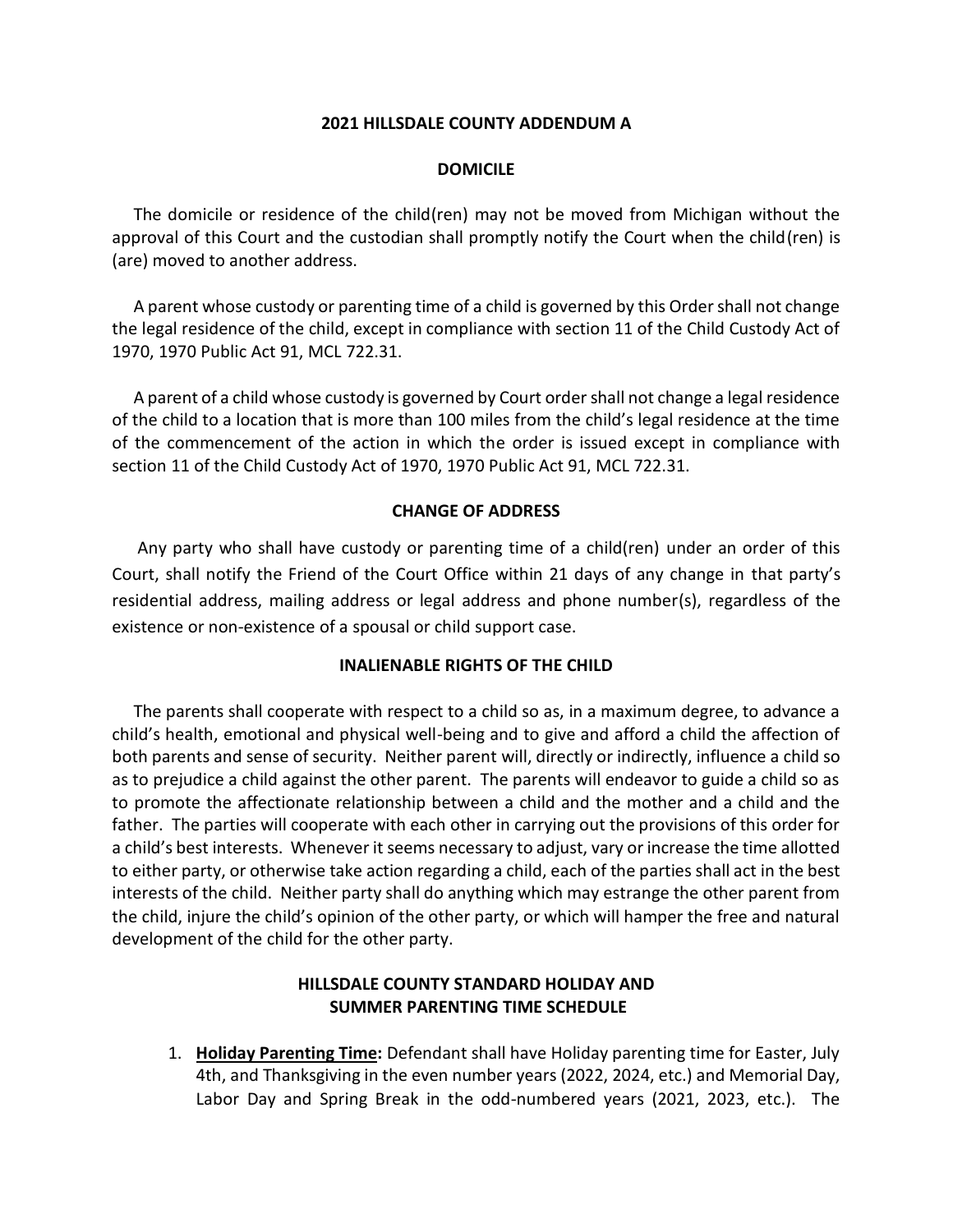Plaintiff shall have the same Holidays in the opposite numbered years. These Holidays are defined as:

- a) **Easter:** From Good Friday at 6:00 p.m. until Easter Sunday at 6:00 p.m.
- b) **Memorial Day:** From the Friday preceding Memorial Day at 6:00 p.m. until Memorial Day (Monday) at 6:00 p.m.
- c) **July 4th:** From July 4th at 9:00 a.m. until July 5th at 9:00 a.m.
- d) **Labor Day:** From the Friday preceding Labor Day at 6:00 p.m. until Labor Day (Monday) at 6:00 p.m.
- e) **Thanksgiving:** From the Wednesday preceding the Thanksgiving Holiday at 6:00 p.m. until the Sunday following the Holiday at 6:00 p.m.
- f) **Spring Break:** From the evening the children are released from school for Spring Break at 6:00 p.m. until the evening before school resumes after Spring Break at 6:00 p.m.
- 2. **Christmas / Winter Break:** The Defendant shall have the first half of the Christmas / Winter Break in the even number years (2022, 2024, etc.), and the Plaintiff shall have the first half of the Christmas / Winter Break in the odd number years (2021, 2023, etc.), from the evening the children are released from school for the Christmas / Winter Break at 6:00 p.m. until Christmas Day (December 25<sup>th</sup>) at 10:00 a.m.
- 3. **Christmas / Winter Break:** The Defendant shall have the second half of the Christmas / Winter Break in the odd number years (2021, 2023, etc.), and the Plaintiff shall have the second half of the Christmas / Winter Break in the even number years (2022, 2024, etc.), from Christmas Day (December 25<sup>th</sup>) at 10:00 a.m. until the evening before school resumes after Christmas / Winter Break at 6:00 p.m.
- 4. **Father's Day:** The Father shall have every Father's Day from the evening of the day before Father's Day at 6:00 p.m. until the evening of Father's Day at 6:00 p.m.
- 5. **Mother's Day:** The Mother shall have every Mother's Day from the evening of the day before Mother's Day at 6:00 p.m. until the evening of Mother's Day at 6:00 p.m.
- 6. **Summer Parenting Time:** The parties shall alternate weeks of parenting time during the summer months with the non-custodial parent having the first week of summer parenting time commencing at 6:00 p.m. on the first Sunday after school recesses for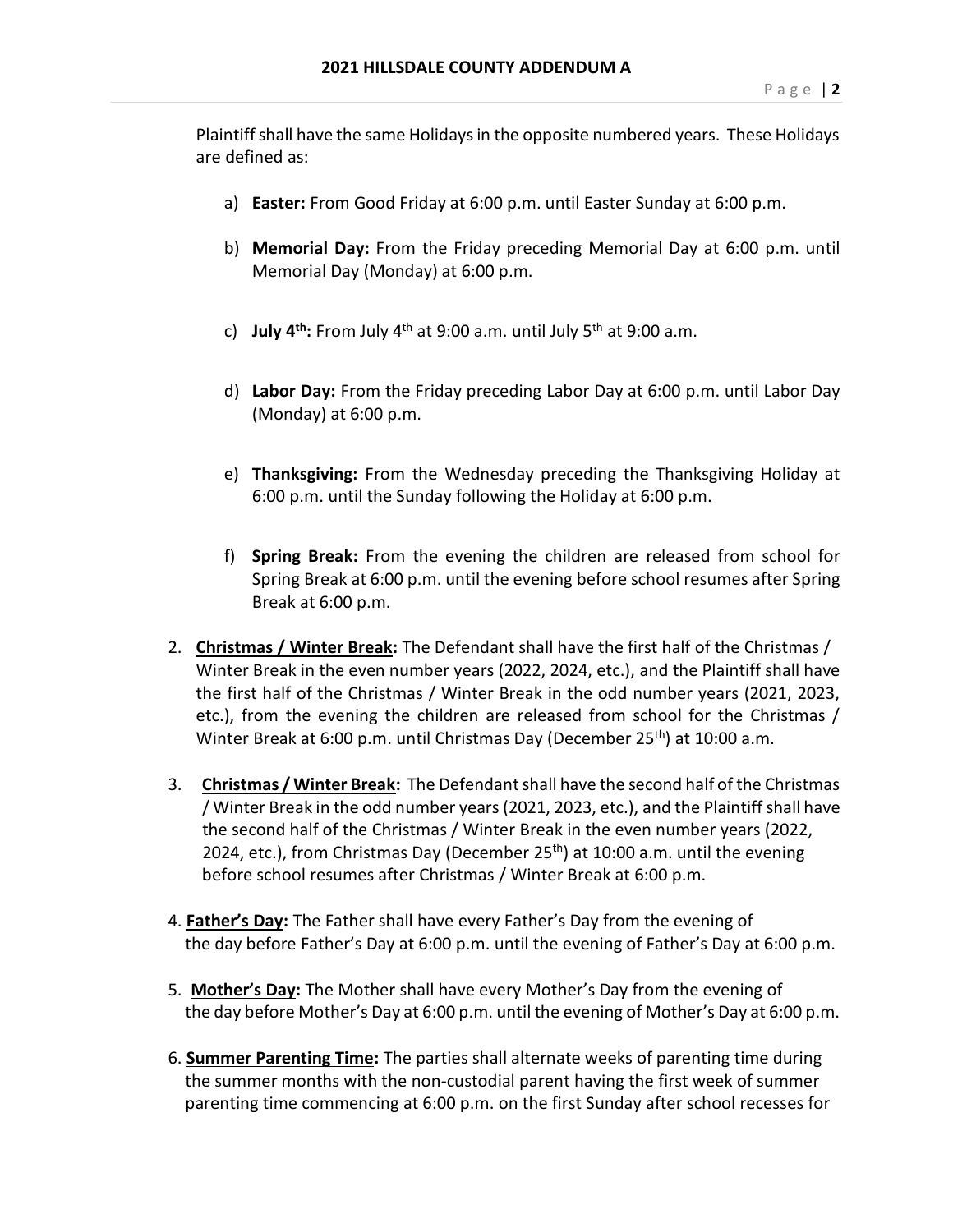the summer and concluding at 6:00 p.m. the following Sunday. The custodial parent shall then have custodial time until 6:00 p.m. the following Sunday. The parties shall continue to alternate weeks of parenting time until 6:00 p.m. on the Sunday immediately before school resumes after the summer break when the child(ren) shall be returned to the custodial parent.

 **Holiday parenting time shall take precedence over weekday, alternate weekend, spring break and summer parenting time. Spring break parenting time shall take precedence over weekday and alternate weekend parenting time.**

### 7. **Parenting Time Conditions:**

- a) Each party shall have reasonable, unlimited and unmonitored phone contact with the child when the child is with the other parent.
- b) Neither party shall disparage the other parent in the presence of the child.
- 7. **Additional Parenting Time:** Such additional or alternative times as the parties may mutually agree.

# **THE HAGUE CONVENTION ON THE CIVIL ASPECTS OF INTERNATIONAL CHILD ABDUCTION**

 Pursuant to MCL 722.27(a)(9), as amended by Public Act 600 of 2012, neither parent shall exercise parenting time in a nation that is not a party to the Hague Convention on the Civil Aspects of International Child Abduction unless both parents provide the Court with written consent to allow parenting time in a nation that is not a party the Convention.

## **MAKE-UP PARENTING TIME POLICY**

## **MCL 552.642 Administrative Order 2019-02**

A. A custody or parenting time violation is any act or failure to act that interferes with a parent's right to interact with a child as governed by the Court Order (MCL 552.602 et. seq.). This includes a custodial parent's violation of parenting time provisions, and a non-custodial parent's violation of custody or parenting time provisions.

B. Denial of custodial / parenting time can be detrimental not only to the parent who is denied this time, but to the child as well. Custodial / parenting time is every child's right. Because the Circuit Court strongly believes that it is important for a child to have a good relationship with both parents, the Court adopts a make-up parenting time policy pursuant to MCL 552.642; MSA 25.164(42).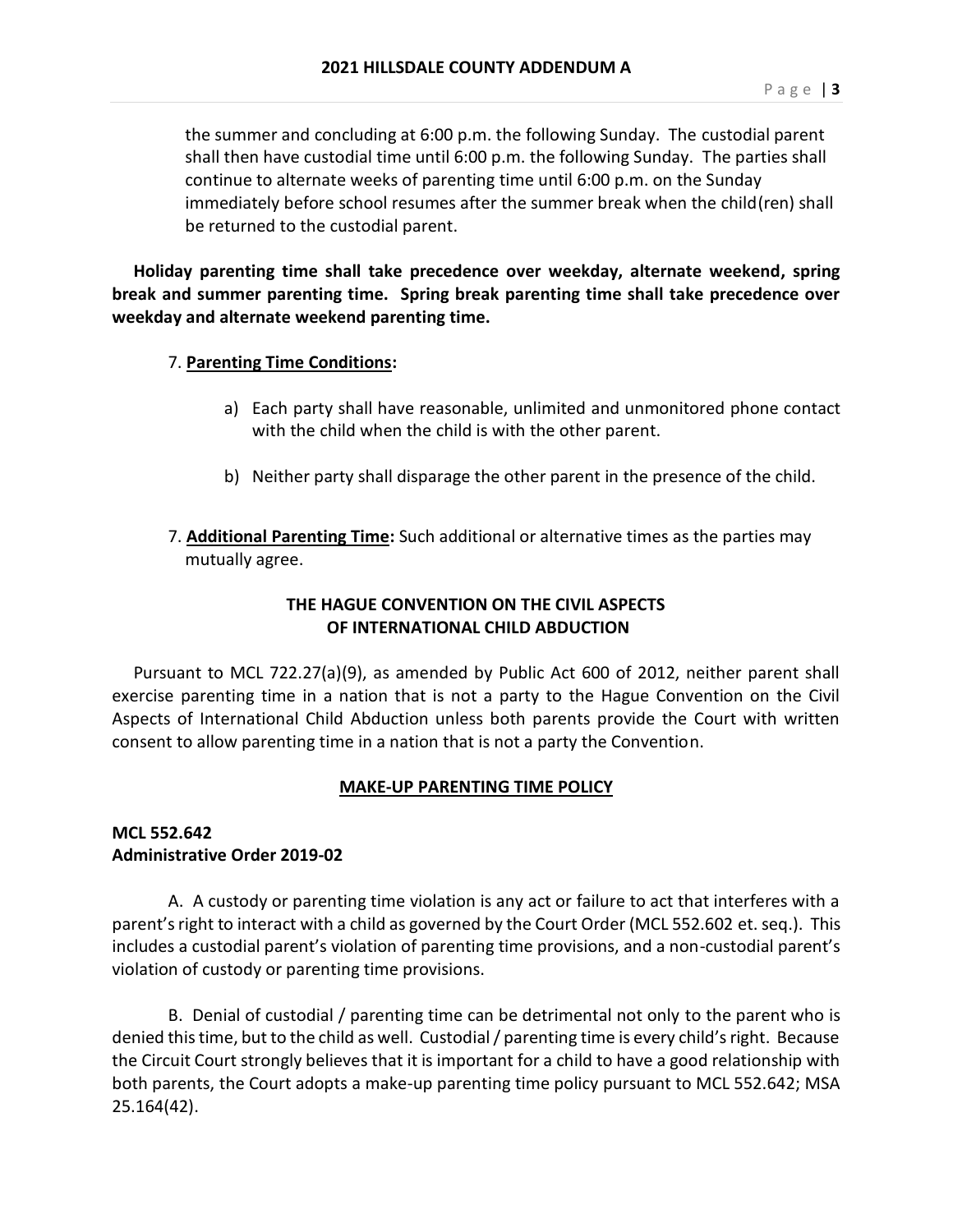C. Just as a payor can build up an arrearage by not paying support on time, a parent will now build up a "parenting time arrearage" when a parent wrongfully denies the other parent his/her regular Court-ordered custodial / parenting time. Wrongfully denied custodial / parenting time shall be at least the same type and duration of custodial / parenting time that was denied, including, but not limited to, weekday for weekday, weekend for weekend, holiday for holiday, and summer parenting time for summer parenting time.

D. The make-up custodial / parenting time shall be taken at a time determined by the wrongfully denied parent within ninety-three (93) days of the date the wrongfully denied parent was awarded the make-up custodial / parenting time or as otherwise ordered by the Court.

E. In order to assure that the Friend of the Court has the correct information upon which to base custody / parenting time violations, the following procedure is adopted.

Within fifty-six (56) days of an alleged, wrongfully denied custodial / parenting time, the wrongfully denied parent shall advise the Hillsdale County Friend of the Court **in writing** of the date(s) of alleged wrongfully denied custodial / parenting time. Within fourteen (14) days of receipt of the complaint, if the Friend of the Court determines that action should be taken, the office of the Friend of the Court shall send to each parent a notice of the application of this policy. This notice shall contain the following statement in boldface type of not less than 12 points.

# **FAILURE TO RESPOND IN WRITING TO THE OFFICE OF THE FRIEND OF THE COURT WITHIN TWENTY-ONE (21) DAYS AFTER THIS NOTICE WAS SENT SHALL BE CONSIDERED AS AN AGREEMENT THAT PARENTING TIME WAS WRONGFULLY DENIED AND THAT THE MAKE-UP PARENTING TIME POLICY ESTABLISHED BY THE COURT WILL BE APPLIED.**

F. The date of the postmark will be used to determine whether either party has complied within the time limits.

G. If the parent makes a timely reply with an explanation as to why s/he feels custodial / parenting time was not wrongfully denied, the Friend of the Court shall do one (1) or more of the following.

- 1. Apply the make-up parenting time policy
- 2. Schedule a joint meeting.
- 3. Schedule mediation.
- 4. Commence civil contempt proceedings.
- 5. File a motion for modification of existing parenting time provisions to ensure parenting time, unless contrary to the best interest of the child.

H. The Friend of the Court may decline to address the alleged custody/parenting time violation under any of the following circumstances: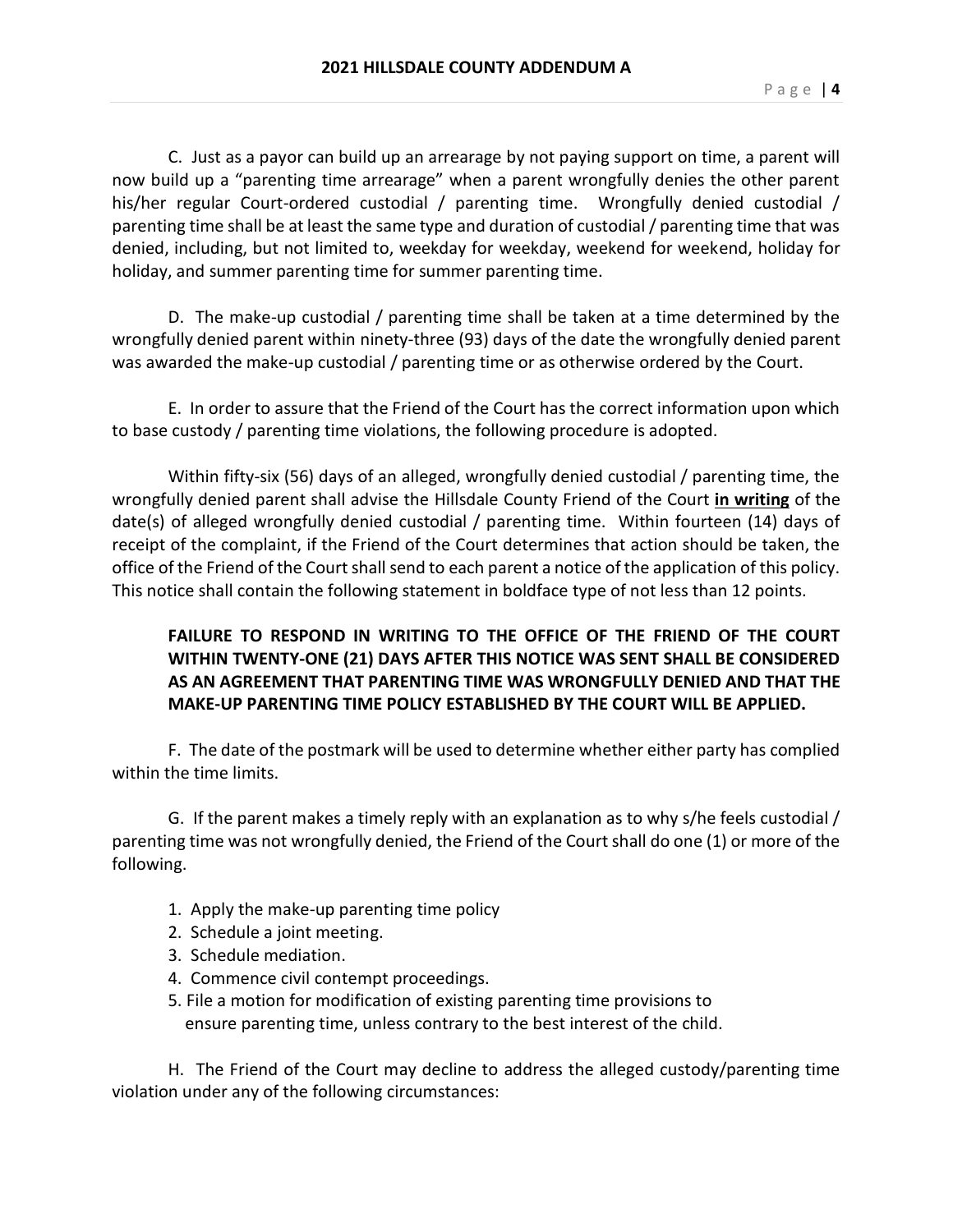- 1. The parent filing the complaint must have previously submitted two (2) or more complaints that have been determined by the Court as unwarranted, costs were assessed as a result, and the party has not paid these costs.
- 2. The alleged violation occurred more than fifty-six (56) days before the complaint was filed.
- 3. The custody or parenting time order does not include an enforceable provision that is relevant to the custody or parenting time order violation alleged in the complaint.

I. The following are examples by the custodial parent for denial of parenting time which are generally **not acceptable:**

- 1. The child had a *minor* illness and is not confined to bed rest pursuant to a medical caregiver's explicit instructions.
- 2. The child had to go someplace else.
- 3. The child was not home.
- 4. The non-custodial parent is behind in a support obligation.
- 5. The custodial parent did not want the child to go on parenting time.
- 6. The weather was bad.
- 7. The child had no clothes to wear.
- 8. The child refused to go.
- 9. The non-custodial parent failed to meet preconditions unilaterally established by the custodial parent
- 10. Religious reasons- unless provided for in the Court order.

J. The following are examples of explanations by the custodial parent for denial of parenting time which **are generally acceptable:**

- 1. The non-custodial parent was impaired by drugs or alcohol at the time of exercise of parenting time.
- 2. The non-custodial parent failed to arrive for parenting time within fifteen (15) minutes of the time specified in the order unless otherwise arranged by the parties.
- 3. The child has a *major* illness.
- 4. The non-custodial parent failed to meet mutually agreed to or Court-established preconditions.
- 5. The non-custodial parent has established a pattern of failing to exercise scheduled parenting time.

K. When awarded make-up custodial / parenting time, the wrongfully denied parent shall notify the office of the Friend of the Court *and* the other parent, in writing, of make-up parenting time at least seven (7) days before a make-up weekday or weekend parenting time or at least twenty-eight (28) days before a make-up holiday or make-up summer parenting time.